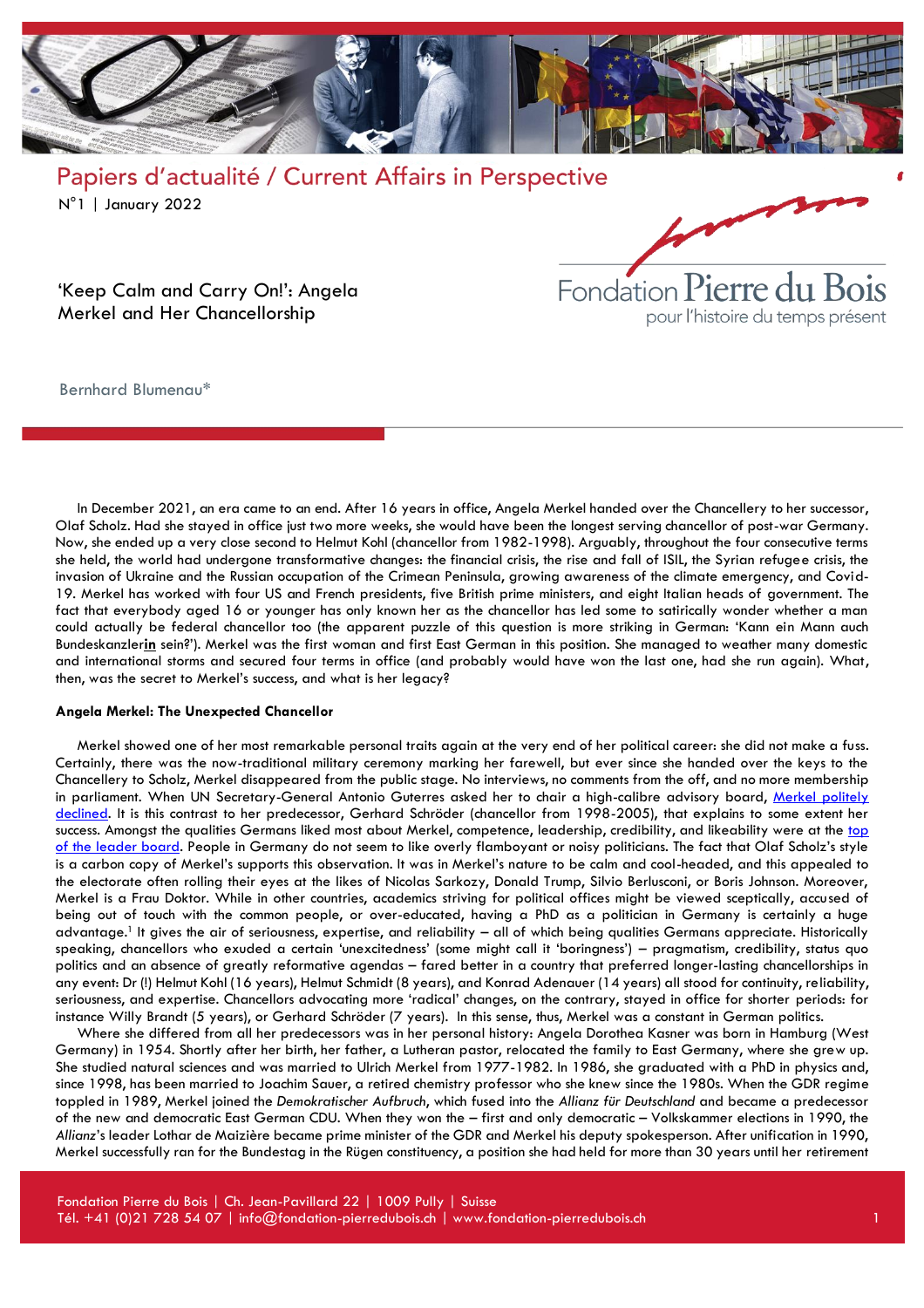

from parliament in 2021. Upon her election in 1990, Helmut Kohl appointed her to the cabinet and made her Minister for Women and Youth. Over the next few years, Merkel strengthened her position within the party, became the party leader in the state of Mecklenburg-Vorpommern in 1993 and advanced to the higher-profile cabinet position of Minister for Environment in 1994. Upon the victory of Gerhard Schröder and his SPD in the 1998 federal elections, and in the aftermath of revelations that Kohl and others in the CDU accepted dodgy donations, Merkel rose to the position of the party's General Secretary in 1999 and CDU Leader in 2000. She stayed in the latter position until 2018, when she stepped down against the backdrop of the CDU losing in regional elections. Back in 2005, Gerhard Schröder faced growing domestic criticism over his welfare reforms ('Agenda 2010') and called for early elections. His governing coalition of SPD and Greens lost their majority and Merkel managed to become chancellor of a new 'grand coalition' of CDU and SPD. Over the next 16 years, she moulded four consecutive governments (a CDU-FDP coalition 2009-2013, and grand coalitions with the SPD from 2013-2017, and 2017-2021). As leader of the CDU, she succeeded in placing loyal allies in central positions and outmanoeuvred challengers from within the party. Her skilful navigation of party dynamics thus helped secure her power for almost two decades. Ultimately though it also led to a situation where no heir was apparent. One of her protégées, the former minister of defence, Ursula von der Leyen became EU Commission President in 2019 and her other favourite successor, Annegret Kramp-Karrenbauer did not manage to gain enough support (both for herself within the party and for the CDU at regional elections) to build the power basis needed to be nominated as candidate for the chancellorship. Ultimately, Armin Laschet led the CDU into the federal elections in 2021; and lost. While he was closer to Merkel politically than some of the other contesters within the CDU, during the election campaign, he tried to distance himself politically from Merkel and pronounced a more conservative agenda. His inability to gain support amongst the electorate and several PR mistakes led him to preside over the lowest electoral results for the CDU at a federal election ever; and paved the way for Olaf Scholz and his SPD-Greens-FDP coalition to form a new government. In the 2021 election campaign, Merkel was not running again for her Rügen constituency and took a back seat in campaigning.

She stood out again from her predecessors when she left the office. She was one of only two post-war chancellors who left office of their own volition (the other one was Adenauer), and not as a result of being either voted out in elections (Schröder, Kohl, Kiesinger), a breakdown of the governing coalition (Schmidt, Erhard), or a major scandal (and probably, fatigue: Brandt).

The last years of her chancellorship were marked by her handling of the Covid-19 crisis. Here, her personal traits that led her into four successive chancellorships were a strength again: her background as a natural scientist, her experience, credibility, and determination to find feasible solutions. As one amongst several factors, it made Germany weather the first waves rather well, compared with other countries. However, in the final months of her chancellorship, Merkel was more reluctant to lead. That is somewhat inevitable in a transitionary period. Merkel, now, was a 'lame duck' as outgoing, and then caretaker, chancellor and thus in a poor position to push through new measures that would be controversial, and stood to have had a serious impact upon the country and her successor. Possibly also, Merkel understood her position to be really just that of a caretaker. It might have been her pragmatism that led her to realise that the serious political battles (within her party, in a new Bundestag with new majorities, and importantly with the leaders of the Länder all wanting different things) necessary to implement new measures were not hers to fight anymore. The lack of controversy and the orderly handing over of affairs to the next government, though it should be normal in democracies, is still noteworthy against the backdrop of tumultuous scenes around the final days of Trump in early 2021. She thus left office in a very Merkelian way: calmly rather than with a big brouhaha. Merkel finished her job, she handed over the keys, and then she silently left the stage.

#### **The Recipe For Success: Keep Calm And Carry On**

A major factor for Merkel's success was the very reason she was often criticised abroad (and within Germany by the opposition): she was not one for great new visions, emotional policies, or quick policy-making. She preferred pragmatism, caution, and problemfocussed solutions, over actionism or activism. Merkel's approach was to lead from behind rather than pompously declaring grand new strategies. In that sense she followed the tradition of former Chancellor Helmut Schmidt (1974-1982), who once proclaimed that those who have visions should go and see a doctor. Against the backdrop of a global political climate that was shifting towards populism and nationalism (Brexit, Trump), policies of fear-mongering (around refugees or immigrants, for instance), and breaking with long-term traditions, Merkel's policy appeared as a beacon of stability and continuity in an otherwise rough environment. When the old international order of multilateralism, cooperation, and European integration appeared most at stake, Merkel was seen by many as the [last bastion of the old liberal world order](https://www.nytimes.com/2016/11/13/world/europe/germany-merkel-trump-election.html) based on Western values, and she was declared the [leader of the 'free world'](https://www.independent.co.uk/voices/angela-merkel-donald-trump-democracy-freedom-of-press-a7556986.html). Against the domestic turmoil many Western nations were facing, Merkel was perceived as a guarantor of stability and achieved [remarkably high global approval ratings.](https://www.theguardian.com/world/2021/aug/26/angela-merkel-scores-higher-in-approval-ratings-than-any-current-world-leader) At the same time though, and to the dismay of some, her approach also meant that she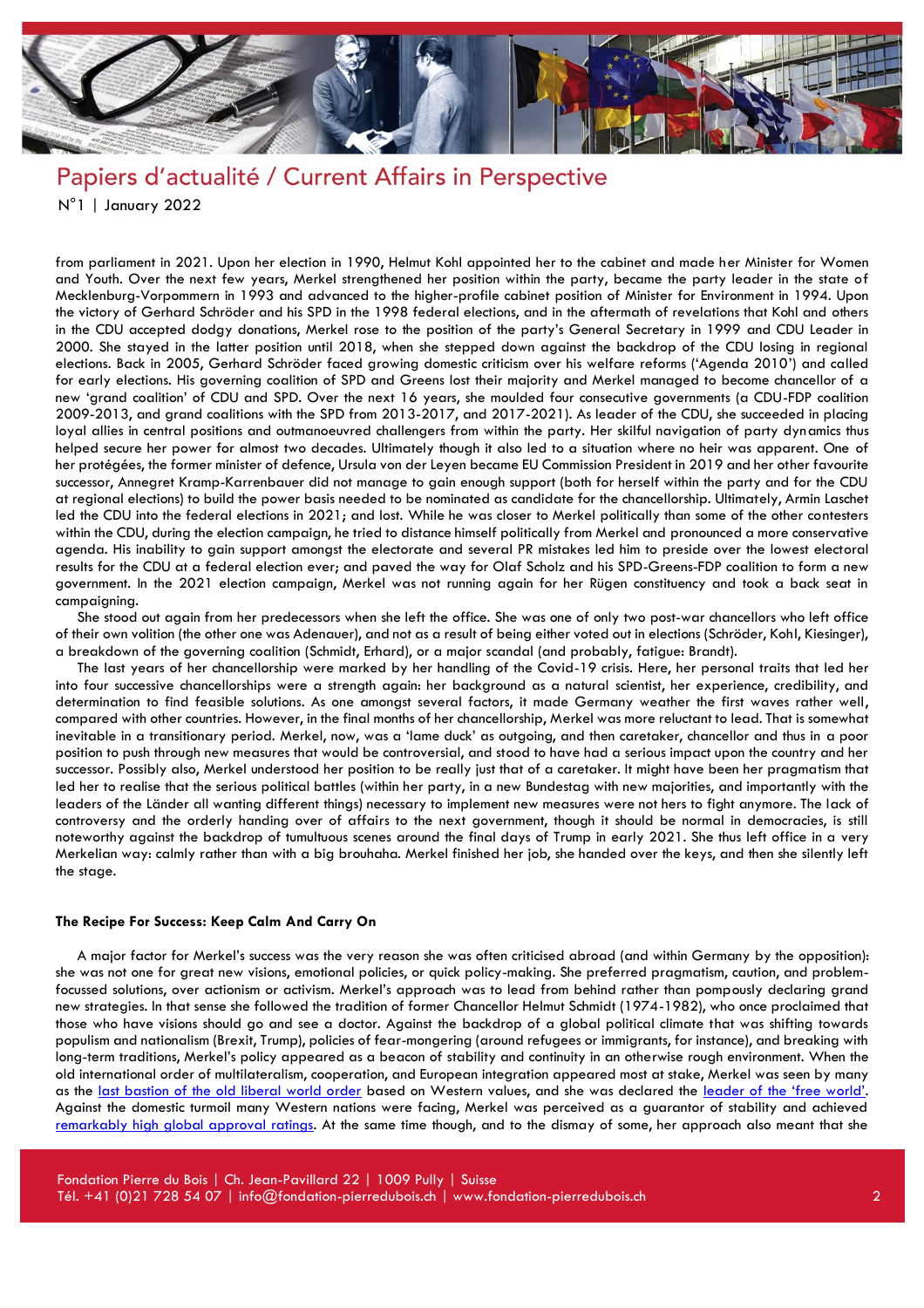

often shied away from theatrics or the fuelling of conflicts. Vis-à-vis Russia and China for instance, her policy was one of ongoing dialogue despite all crises, which was greeted with criticism abroad. Her determination to keep a dialogue open also applied to people that showed a great deal of hostility towards her, such as Donald Trump. This meant that politics under her were less impulsive and emotional than under her predecessors – with Gerhard Schröder, for instance, being much more openly hostile to then US President George W. Bush. Merkel's resistance to openly show much emotion in her dealings with other leaders gave her politics an air of professionalism and, again, pragmatism, and stood in contrast to openly displayed affections and 'Männerfreundschaften' broadcast by Gerhard Schröder (with Vladimir Putin) or Helmut Kohl (for instance in his dealings with Boris Yeltsin or François Mitterrand). Merkel successfully managed to convey the image that during her chancellorship raison d'état trumped over other more personal considerations.

However, the lack of visionary politics, her occasional hesitation, and the reluctance to lead with initiatives also earned her a great deal of criticism. During the Euro crisis, for instance, European partners including [Poland](https://www.ft.com/content/b753cb42-19b3-11e1-ba5d-00144feabdc0) called upon Merkel to show more leadership. A few years later, French President Emmanuel Macron was openly frustrated when his plans to revive European integration received only a [lukewarm reception in Berlin.](https://www.ft.com/content/2ad3d532-43f8-11e9-b168-96a37d002cd3) Across her chancellorship, Merkel was [reluctant to assume leadership](https://www.ft.com/content/faf48600-7e43-11e4-87d9-00144feabdc0?_i_location=http%3A%2F%2Fwww.ft.com%2Fcms%2Fs%2F0%2Ffaf48600-7e43-11e4-87d9-00144feabdc0.html%3Fftcamp%3Dpublished_links%2Frss%2Fcomment%2Ffeed%2F%2Fproduct%26siteedition%3Duk&_i_referer=&ftcamp=published_links/rss/comment/feed//product&siteedition=uk#axzz3QrqTf94H) in Europe: she reacted rather than leading proactively. But she could also show resolve: during and after the Russian invasion of the Crimean Peninsula, she orchestrated a united European response.<sup>2</sup> Then again, as far as climate change was concerned, many people within Germany and abroad expected more direction from Merkel, who had served as Minister For Environment prior to her chancellorship. One of her earlier trips as chancellor took her to Greenland and made for [very photogenic scenes](https://www.welt.de/wirtschaft/webwelt/article1112299/Merkel-und-Gabriel-bestaunen-die-Eisschmelze.html) in front of a glacier, but hopes for a strong German leadership against global warming were disappointed. In general though, Merkel's unpretentious policy of pragmatism, predictability, and stability appealed to the electorate. It was the moment when she departed from her normal style and made a rather spontaneous and arguably emotional decision (albeit for all the right moral reasons), that posed the biggest threat to her chancellorship: when she allowed Syrian refugees into Germany, without much prior consultation with domestic and European partners alike, in the autumn of 2015. This sudden policy isolated Germany within the EU, and upset even close allies. It also dented her popularity domestically and alienated more conservative sections of the electorate. Although this was not the only break with conservative policies, it was the most spectacular one.

Long-term though, her decisions to phase out nuclear power (days after the Fukushima incident in 2011), to end conscription (2011, technically it is currently only paused), and not to oppose the introduction of gay marriage (2017) all signposted how Merkel had moved her party further to the political centre. This was another secret of her success. Rather than opting for polarisation and positioning herself strongly vis-à-vis the major opposition party, the SPD, Merkel diminished the gap between political platforms and osmotically adopted SPD policies. This upset the right-wing of her own party, but it did get her (re-)elected. It also played to the deeply engrained desire for political stability within the country: for why risk voting in a new chancellor when the sitting one is a wellknown variable and supports more or less the same policies anyway?<sup>3</sup> This, in fact, posed a major challenge for the SPD, which struggled (and arguably still does) to define (and defend) its political niche. At a time when, globally speaking, populism and polarisation were on the rise, in Germany, political agendas between both major parties appeared to converge. This was a trend other parties benefitted from, whether on the left – with the Greens – or on the far right with the Alternative für Deutschland (AfD).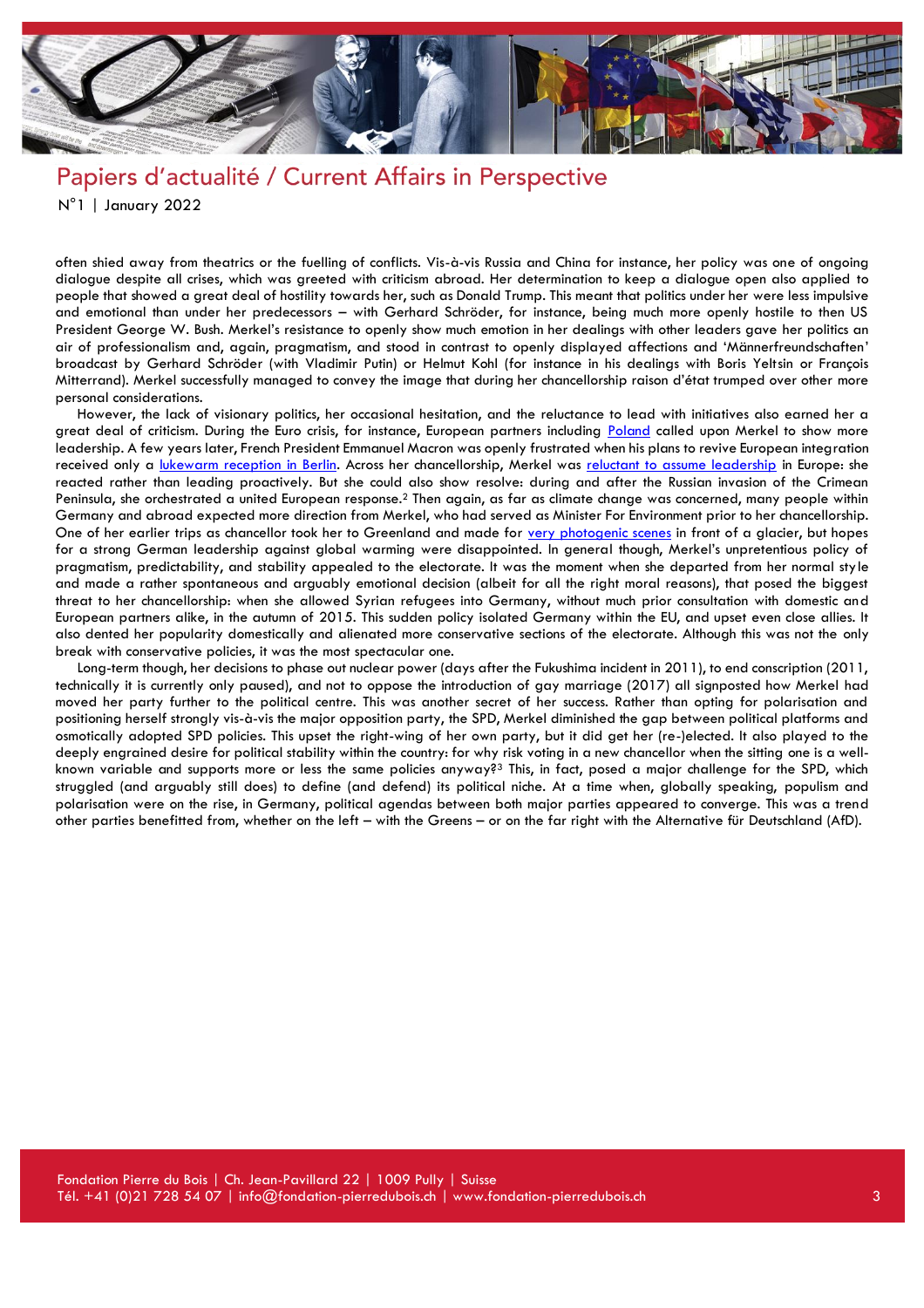

Papiers d'actualité / Current Affairs in Perspective N°1 | January 2022



As far as the general electorate was concerned, however, her strategy worked well for Merkel: even after the end of her chancellorship, she remained the [most popular politician in Germany in January 2022](https://de.statista.com/statistik/daten/studie/1817/umfrage/noten-fuer-spitzenpolitiker/) and the CDU might well have won the 2021 federal elections again with her as the candidate instead of Armin Laschet.

#### **The Legacy**

After 16 years at the helm of Europe's most powerful country, Merkel certainly left her mark on Germany, and the continent. Domestically, the farewell to nuclear power, the end of military service, the refugee crisis as well as the related rise of the AfD will have a legacy beyond Merkel. Though not the only factor, Merkel's centrist policy contributed to a stronger fragmentation of the German political landscape and was the lifeblood that far-right political vampires needed to reinvigorate themselves. However, her refusal to flirt with populism and 'easy answers' kept the political culture largely intact in Germany, as opposed to countries such as the UK and the US. It appears that her successor as CDU leader, Friedrich Merz, might change that strategy and [give in to temptations](https://www.berliner-zeitung.de/news/roettgen-warnt-cdu-vor-abdriften-in-populismus-li.198964) that other politicians have succumbed to elsewhere. In any event, it will be likely that the CDU under him will move further to the right again. This does not, per se, mean havoc for the German political system. On the contrary, a more pronounced conservative CDU might attract back voters from the right-wing fringes and re-integrate them into the mainstream parties. This could mean fewer votes for extremist parties such as the AfD. But this is a serious gamble with fire of course and the Tories in the UK show just too clearly how this policy might backfire and inadvertently move the whole party to the extremes. After 12 years of grand coalitions, however, a more clearly defined political landscape and a proper opposition party, will breathe new life into the Bundestag, the CDU, and possibly even the SPD.

Discontinuity might be less obvious in government policies than in the CDU. In character and policies, Scholz does not differ too strongly from Merkel – in fact that was one of his [strongest selling points](https://www.nzz.ch/feuilleton/olaf-scholz-kopiert-angela-merkel-im-deutschen-wahlkampf-ld.1645077?reduced=true) in his election campaign – and it remains to be seen to what extent his new three-way coalition will break with former policies. In the larger policy strategies though – a commitment to Europe, to multilateralism, to the transatlantic relationship, to German exports, and to ongoing dialogue with Russia and China – no major rifts will appear. The changes might be more noteworthy domestically, for instance in terms of green politics. But in foreign relations, Merkel's long shadow – which was itself a continuation of traditional German policies – will continue to loom large.

Europe was a major concern and issue for Merkel throughout her entire chancellorship. With the Euro crisis, the support for antiintegration parties on the rise across Europe, the refugee crisis, Brexit, and Covid-19, the European project more than once looked like it might fall apart. It was largely, though certainly not entirely, thanks to Merkel's crisis diplomacy, negotiations, and zeal for

Fondation Pierre du Bois | Ch. Jean-Pavillard 22 | 1009 Pully | Suisse Tél. +41 (0)21 728 54 07 | info@fondation-pierredubois.ch | www.fondation-pierredubois.ch 4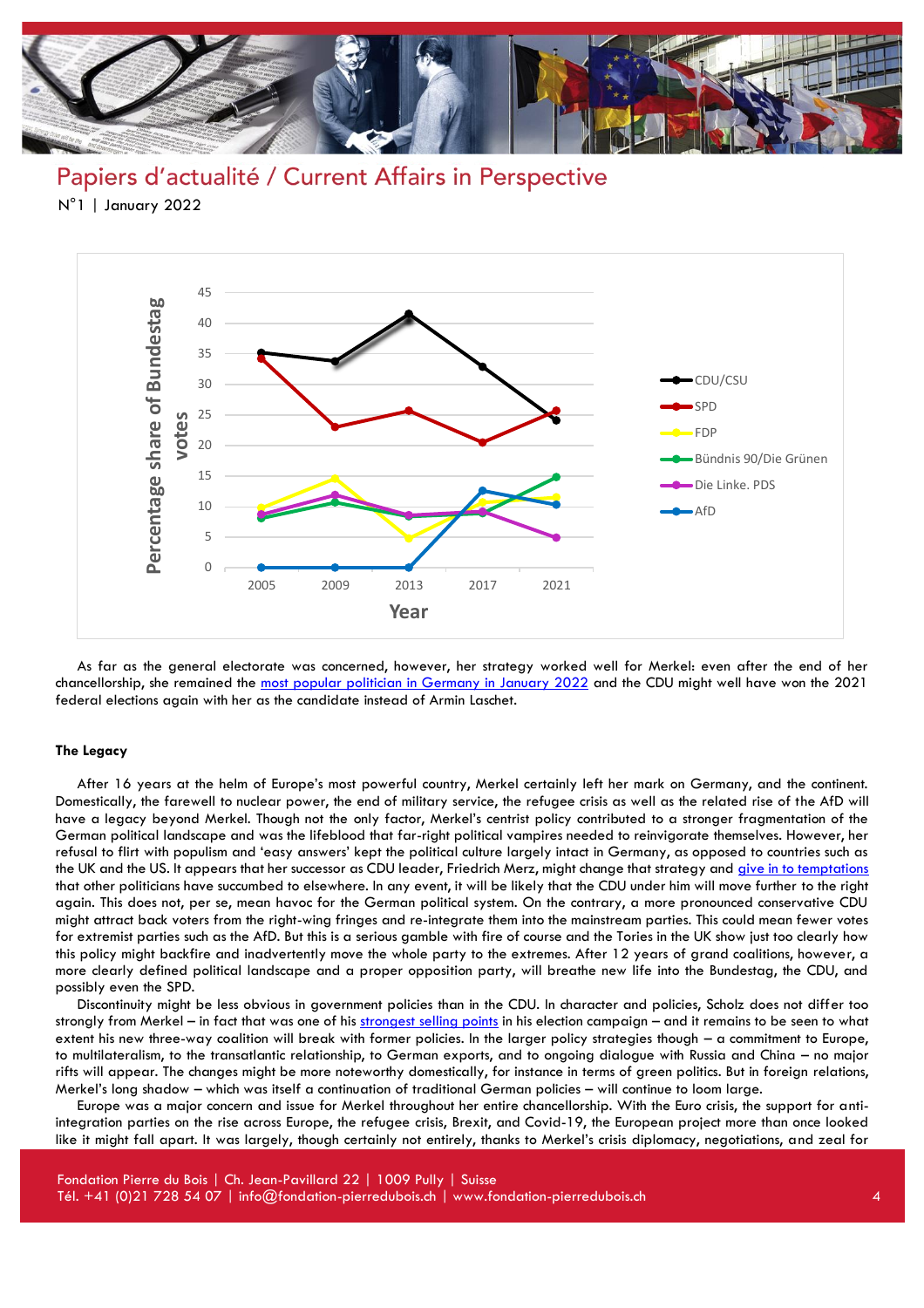

compromises that the European boat was kept afloat. Her policies earned her a great deal of criticism abroad and at home, but they kept the EU together at a time when forces pulled at it from all ends and delicate balances had to be struck. Take the Euro crisis as an example. While some countries, like Greece, Italy and France wanted a softening of the Euro criteria, and end to austerity, and ideally a communitisation of debt, others such as Germany, Austria, the Benelux states, and the UK were strongly opposed. In Germany, for instance, selling this southern European wishlist to the electorate would have been politically suicidal for anybody and would have led to a massive uptick for anti-EU movements. This, in turn, could have spelled disaster for German politics and the future of the EU. Therefore, and while the compromises reached were not perfect (compromises never are) – and were criticised by almost everybody as either going too far or not far enough – they kept the Euro and the EU alive. This result was not a given at the time. Similar developments occurred at almost all EU negotiations during Merkel's terms as chancellor. Compromises were reached that everybody could live with; and almost nobody liked. In sometimes endless rounds of negotiations, Merkel helped keep the EU together. Her approach was to lead from behind – pragmatically, calmly, and often stubbornly. The European project lives off concessions, and certainly, Merkel was the master of compromise. It remains to be seen who will fill the void left by her departure.

Yet compromising also meant that sometimes Germany had to swallow bitter pills itself. One such bullet Merkel had to bite, the importance of which one can hardly overstate, was the European Recovery Fund, also known as 'Next Generation EU'. Agreed in 2020, this was a remarkable break with tradition and the past. For the first time, the EU was allowed to issue its own bonds and to raise 750 billion Euros from capital markets to help member states fight the effects of Covid. This was quite a blatant communitisation of debt, one the richer states were more likely to pay for than the poorer ones if things were to go wrong. Yet, Germany and other 'frugal' states agreed to it. Next Generation EU was arguably a significant step forward in European integration. It broke with a German taboo and will make any further policies in this direction easier to sell for future governments. So, Merkel's legacy on Europe will not only be to have kept the project together, but in her last years she might have well given it the impetus it needed to adapt to new realities and challenges. Certainly, Merkel did not breathe a new vision into Europe, much to Macron's dismay. But she assisted with saving the EU to begin with; and she might well have – slowly and pragmatically – helped provide the basis for more ambitious developments in the future.

Globally, her legacy is certainly her commitment to multilateralism and liberal Western values. Against the tides of Trumpism and Brexitism, she continued to press for international cooperation and dialogue, and thus helped keeping the Western alliance together. She also stood up to bullies trying to undermine the rule of law, human rights and Western values (whether they were in Washington, Moscow, Budapest or elsewhere). She did so not as noisily as many wished, but consistently, and thus perhaps more effectively. Through all this, she [increased Germany's global profile](https://foreignpolicy.com/2016/11/14/the-dawn-of-pax-germanica-angela-merkel-donald-trump/), improved the [country's global image,](https://news.gallup.com/poll/327701/merkel-set-leave-office-germany-top-world.aspx) and helped carry the 'old international order' into the arguably safer harbour of the Biden presidency.

However, there were also instances when Merkel promoted genuinely German policies despite international criticism. EU-policies aside, Germany's objection to the military intervention in Libya in 2011 was one such case where Merkel did not join her Western allies. Nord Stream 2 is another example and one that will transcend Merkel's chancellorship. The plans to build new pipelines from Russia to Germany preceded her term but most of the key decisions were taken during her chancellorship. Transporting gas through the Baltic Sea by bypassing eastern European countries harnessed criticism there. However, it was also dismissed by NATO allies and has become an irritant in the transatlantic relationship at least since the Russian invasion of the Crimean Peninsula. The reasons for the quarrels are perhaps mostly symbolic; but politics is about appearances after all. Nord Stream just looks bad, and it presented a dilemma for Merkel and continues to do so for the new government. On the one hand, there is an argument to be made for continuing to engage with Russia and economic entanglement might be effective in preventing a drastic escalation of tensions. Moreover, there is a huge hunger for gas in Europe, and the current rise in prices will only contribute to it further. Environmentally even, Russian gas might be the lesser of two evils, when the alternative is gas gained from fracking elsewhere. On the other hand, though, there are the aesthetics of it; and they do not look good. At a time of rising tensions between the West and Russia it is undoubtedly unwise to have such an exclusive deal that bypasses Poland and Ukraine, deprives them of income from transit fees, and makes them less strategic in securing European energy supplies. Better diplomatic (and historical) judgment might have been needed here. For, without reevoking the spirit of Rapallo (and certainly less so of Molotov-Ribbentrop),<sup>4</sup> Germany and Russia making deals amongst themselves arguably at the expense of the states in between them, is ignorant of regional experiences, sensitivities, and fears, and it has a bad historical aftertaste. It will be one of Merkel's less pragmatic and possibly more damaging legacies.

Her lack of global leadership on countering climate change will also be one of the more negative legacies. Certainly, it was not an easy international environment for action on global warming. While it became more and more obvious – to scientists and ordinary people alike – that the environment was changing, international action was hesitant. Some leaders, like Donald Trump, denied manmade climate change altogether as he withdrew the US from the Paris Agreement. Other countries, such as China and India were reluctant to support any binding global commitments as they feared economic disadvantages. Tackling this crisis will also come at significant cost to people across the globe who will have to break with dear habits, so it might prove to be unpopular domestically.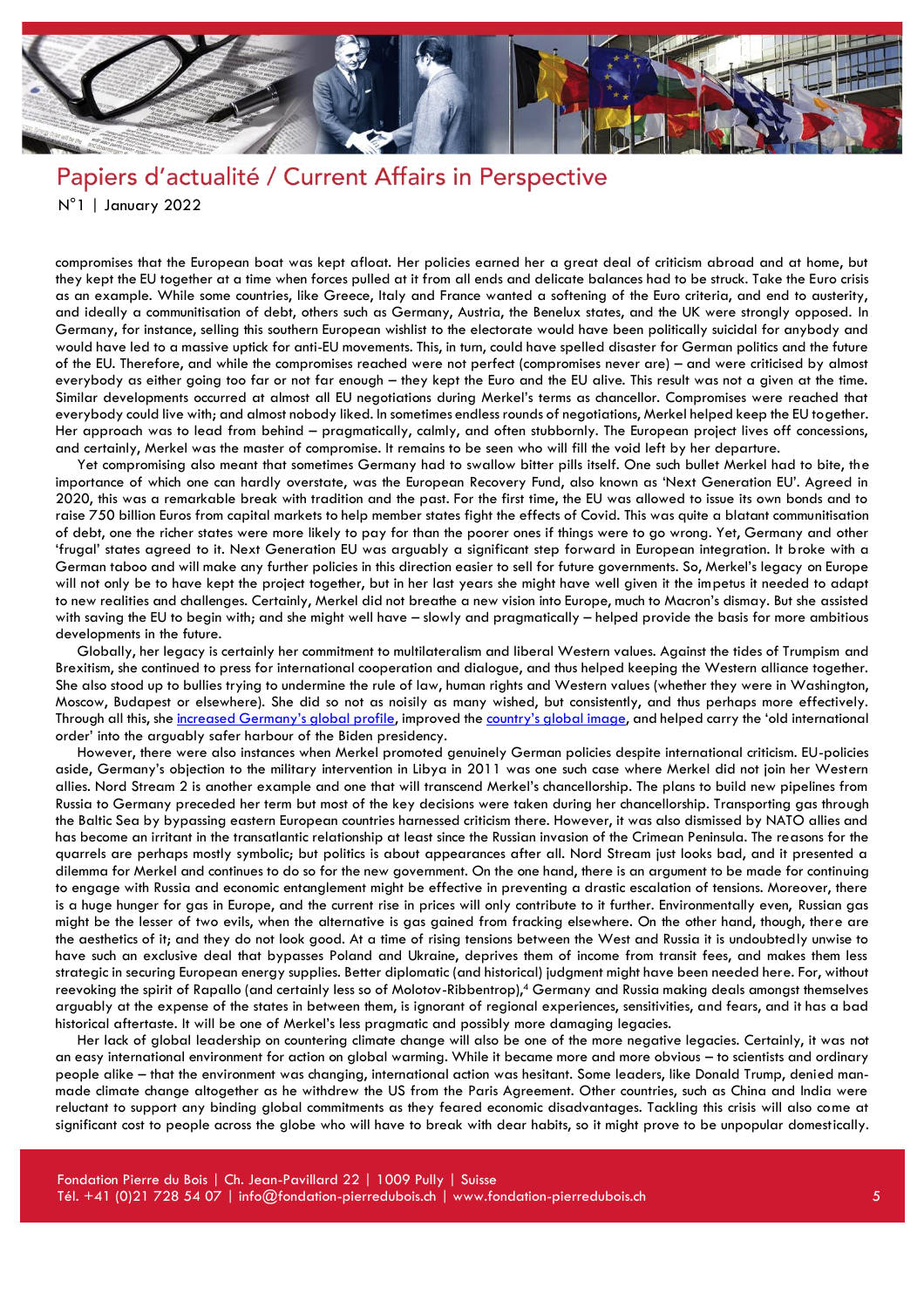

## Papiers d'actualité / Current Affairs in Perspective

N°1 | January 2022

.

At the same time, Germany was certainly actively involved in setting up global climate action. But Merkel, as a scientist, a former Minister for Environment and as chancellor of an influential and environmentally-conscious country, would have been in a good position to seek a stronger global response to the crisis.

In sum though, Merkel's is an overall positive balance sheet: she proved (again) that women can succeed in, and leave a mark on, politics just as much as men can. She concluded German unification at least symbolically, by putting an East German at the helm of the united country.<sup>5</sup> And she was a proponent of a style of political culture that favoured rationalism, cooperation, pragmatism, and compromise (with an eye to realities and feasibilities), over populism, unilateralism, open nationalism, polarisation, and polemics. She kept the EU alive and helped pave the way for its future while also supporting international institutions and Western cooperation. At a time when forces were pulling from all ends, she supported the old Western liberal democratic order. In her final year as chancellor, Germany had been voted 'best-[regarded country'](https://www.thetimes.co.uk/article/what-is-the-best-regarded-country-in-the-world-germany-apparently-as-it-claims-title-for-fifth-year-running-ddsrrgdl9) in a row for five years, proving that Merkel's legacy did not only result in her own positive global perception, but greatly improved the global image of her country, too. She was one of the longest-serving statespeople in Europe, had a huge amount of experience, and a style of negotiation that proved successful more often than not. Her political results were certainly important, but the way she achieved them might be what really set her apart. There is little doubt that her calm, pragmatic, and often 'boring' ways will come to be missed in tumultuous times ahead.

> Dr Bernhard Blumenau \* Lecturer in International Relations, Centre for the Study of Terrorism and Political Violence, University of St Andrews